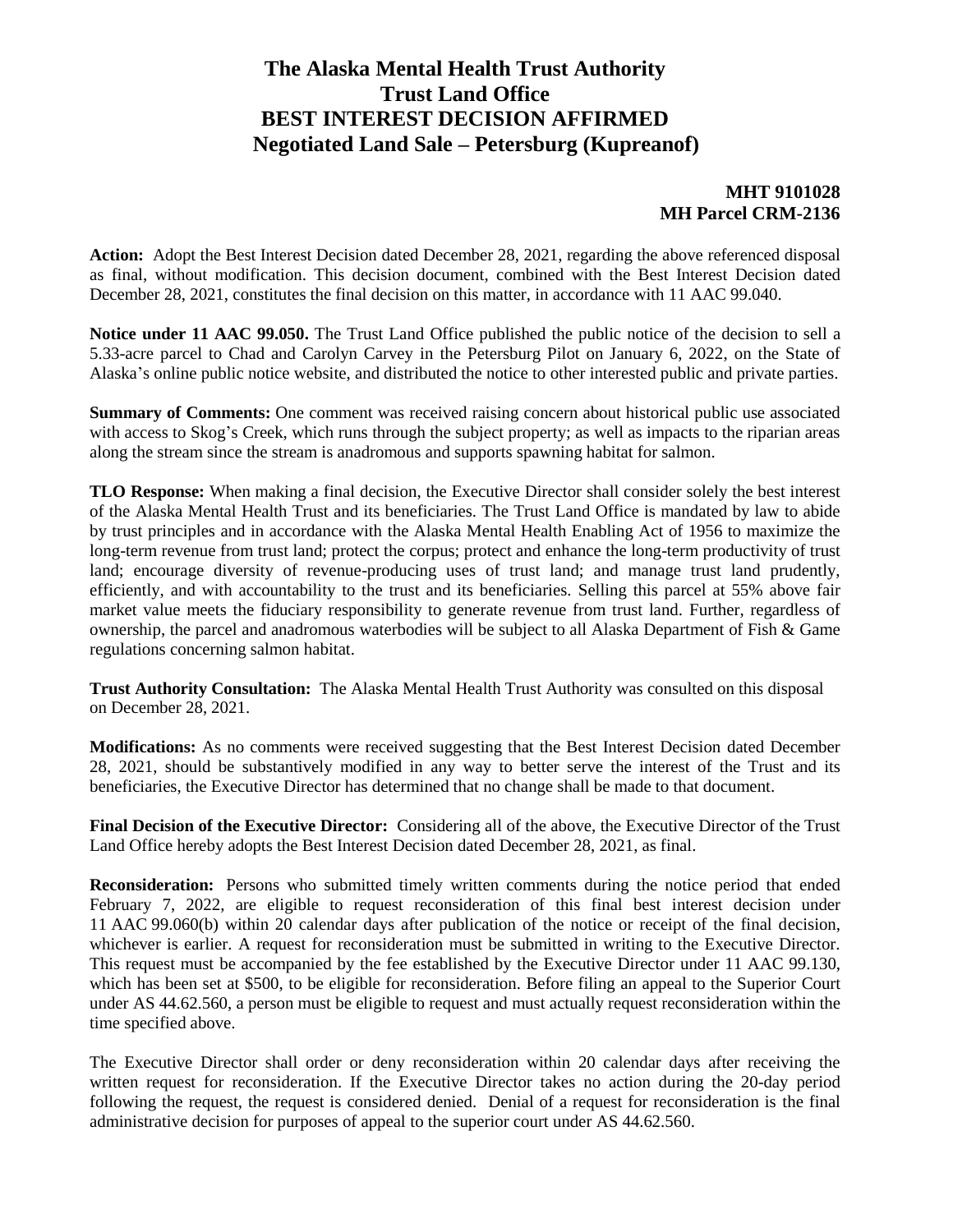# **APPROVED:**<br>PocuSigned by:

## Jusdi Warner

-AFestive Warner Date Executive Director

 $\frac{3}{2}$  ,  $\frac{2022}{200}$ 3/2/2022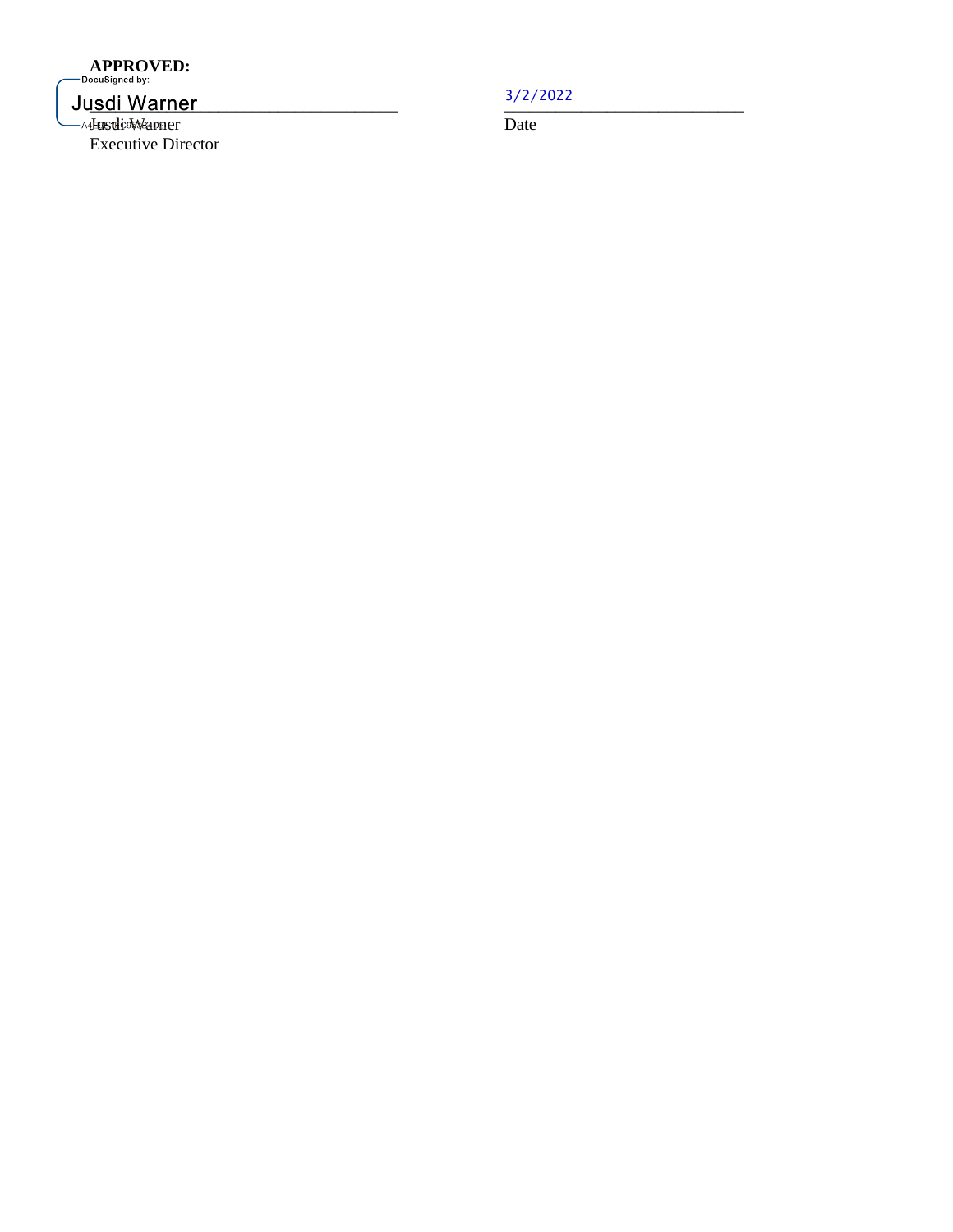# **DocuSign**

| <b>Certificate Of Completion</b>                                                                                                                                                                                                                                          |                                                                                                                              |                                                                                                                                       |
|---------------------------------------------------------------------------------------------------------------------------------------------------------------------------------------------------------------------------------------------------------------------------|------------------------------------------------------------------------------------------------------------------------------|---------------------------------------------------------------------------------------------------------------------------------------|
| Envelope Id: B5403E6C7BA34985B037A2305F8B72B8<br>Subject: Please DocuSign: 9101028 BIDA_2-28-2022.doc<br>Source Envelope:                                                                                                                                                 |                                                                                                                              | Status: Completed                                                                                                                     |
| Document Pages: 2<br>Certificate Pages: 3<br>AutoNav: Enabled<br>EnvelopeId Stamping: Disabled<br>Time Zone: (UTC-09:00) Alaska                                                                                                                                           | Signatures: 1<br>Initials: 0                                                                                                 | Envelope Originator:<br>Meghan Renuart<br>PO Box 110206<br>Juneau, AK 99811<br>meghan.renuart@alaska.gov<br>IP Address: 158.145.14.24 |
| <b>Record Tracking</b>                                                                                                                                                                                                                                                    |                                                                                                                              |                                                                                                                                       |
| Status: Original<br>3/1/2022 8:43:51 AM<br>Security Appliance Status: Connected                                                                                                                                                                                           | Holder: Meghan Renuart<br>meghan.renuart@alaska.gov<br>Pool: StateLocal                                                      | Location: DocuSign                                                                                                                    |
| Storage Appliance Status: Connected                                                                                                                                                                                                                                       | Pool: State of Alaska                                                                                                        | Location: DocuSign                                                                                                                    |
| <b>Signer Events</b>                                                                                                                                                                                                                                                      | <b>Signature</b>                                                                                                             | Timestamp                                                                                                                             |
| Jusdi Warner<br>Jusdi. Warner@alaska.gov<br>Security Level: Email, Account Authentication<br>(None)<br><b>Electronic Record and Signature Disclosure:</b><br>Accepted: 12/30/2021 9:53:31 AM<br>ID: 602731d5-3aaf-4076-a8af-4fcf6419229d<br>Company Name: State of Alaska | DocuSigned by:<br>Jusdi Warner<br>A4E9E1FC953B4D2<br>Signature Adoption: Pre-selected Style<br>Using IP Address: 10.2.128.92 | Sent: 3/1/2022 8:45:28 AM<br>Viewed: 3/2/2022 1:31:11 PM<br>Signed: 3/2/2022 1:32:01 PM                                               |
| In Person Signer Events                                                                                                                                                                                                                                                   |                                                                                                                              |                                                                                                                                       |
|                                                                                                                                                                                                                                                                           | <b>Signature</b>                                                                                                             | Timestamp                                                                                                                             |
| <b>Editor Delivery Events</b>                                                                                                                                                                                                                                             | <b>Status</b>                                                                                                                | Timestamp                                                                                                                             |
| <b>Agent Delivery Events</b>                                                                                                                                                                                                                                              | <b>Status</b>                                                                                                                | Timestamp                                                                                                                             |
| <b>Intermediary Delivery Events</b>                                                                                                                                                                                                                                       | <b>Status</b>                                                                                                                | Timestamp                                                                                                                             |
| <b>Certified Delivery Events</b>                                                                                                                                                                                                                                          | <b>Status</b>                                                                                                                | Timestamp                                                                                                                             |
| <b>Carbon Copy Events</b>                                                                                                                                                                                                                                                 | <b>Status</b>                                                                                                                | Timestamp                                                                                                                             |
| <b>Witness Events</b>                                                                                                                                                                                                                                                     | <b>Signature</b>                                                                                                             | Timestamp                                                                                                                             |

**Envelope Summary Events Status Constants <b>Constants Timestamps** Envelope Sent Hashed/Encrypted 3/1/2022 8:45:28 AM Certified Delivered Security Checked 3/2/2022 1:31:11 PM Signing Complete Security Checked Security Checked 3/2/2022 1:32:01 PM Completed Security Checked 3/2/2022 1:32:01 PM

**Payment Events Status Status CONS Timestamps** 

**Electronic Record and Signature Disclosure**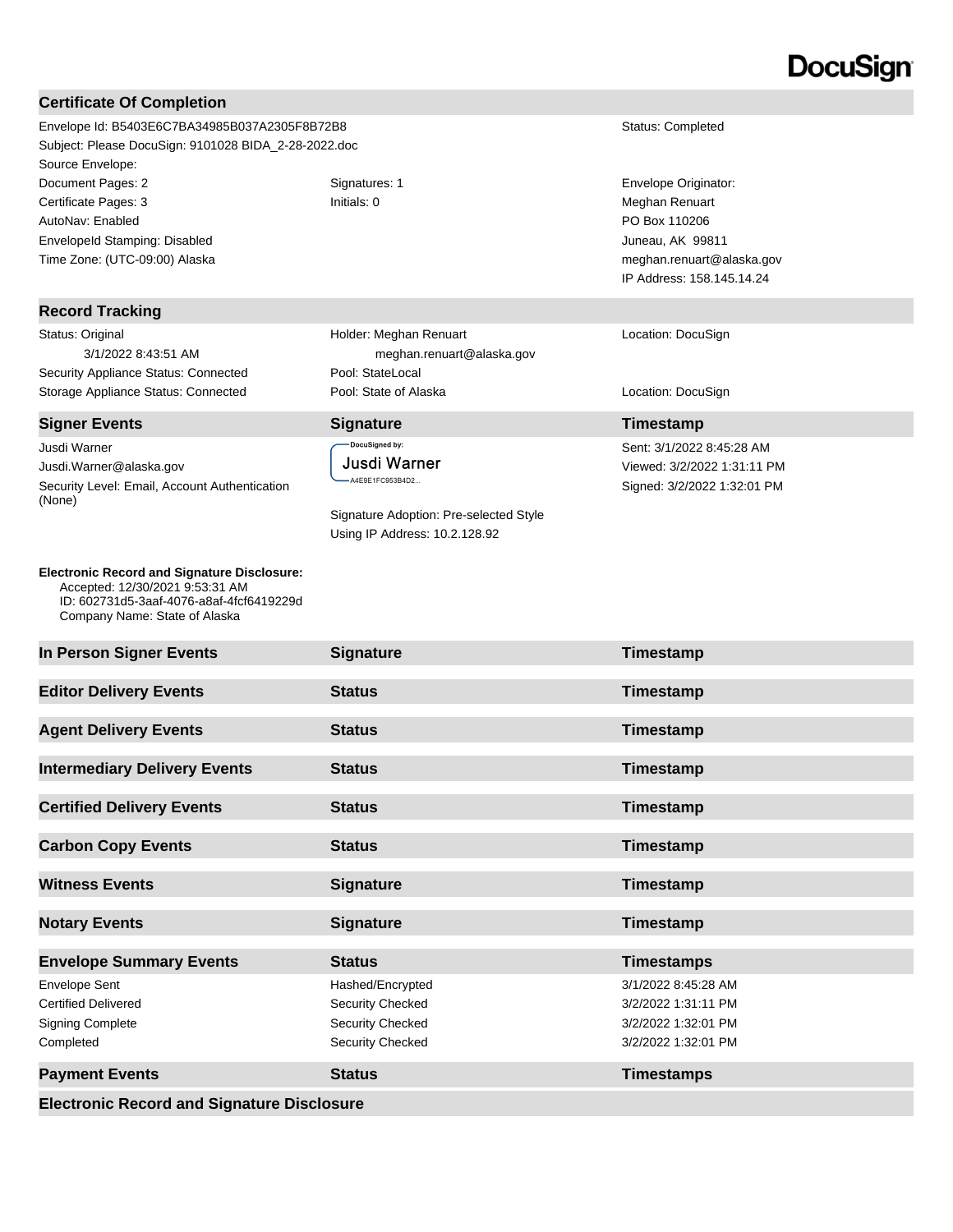## **ELECTRONIC RECORD AND SIGNATURE DISCLOSURE**

Please read this Electronic Records and Signature Disclosure (ERSD). It concerns your rights regarding electronically undertaking, and the conditions under which you and the State of Alaska agree to electronically undertake, the transaction to which it relates (the "TRANSACTION").

## **Consent to Electronically Undertake the TRANSACTION**

You can electronically undertake the TRANSACTION only if you confirm that you meet the following requirements by selecting the box next to "I agree to use electronic records and signature" (the "AGREE BOX"):

- 1. you can fully access and have read this ERSD;
- 2. you can fully access all of the information in the other TRANSACTION records;
- 3. you can retain all of the TRANSACTION records in a form that you will be able to fully access for later reference;
- 4. you consent to undertake the TRANSACTION electronically; and
- 5. you are authorized to undertake the TRANSACTION. (Please note that falsely undertaking the TRANSACTION may subject you to civil liabilities and penalties and/or to criminal penalties.)

If you cannot or are not willing to confirm each of these five things, do not select the AGREE BOX.

## **Withdrawing Consent**

If you select the AGREE BOX, you can withdraw your consent to electronically undertake the TRANSACTION at any time before you complete the TRANSACTION: simply do not finalize it. The only consequence of withdrawing your consent is that you will not finalize the TRANSACTION.

If you select the AGREE BOX, your consent will apply only to this TRANSACTION. You must separately consent to electronically undertake any other transaction with the State of Alaska.

## **Paper Option for Undertaking the TRANSACTION**

You may undertake the TRANSACTION with the State of Alaska using paper records. (State of Alaska employees who want to undertake the TRANSACTION in paper should contact the agency responsible for the TRANSACTION.) Print the paper records on the website of the State of Alaska agency responsible for the TRANSACTION, or request them from the agency. The State of Alaska homepage is at http://alaska.gov/.

## **Copies of TRANSACTION Records**

After completing the TRANSACTION but before closing your web browser, you should download the TRANSACTION records. Or you can download the records within 30 days after